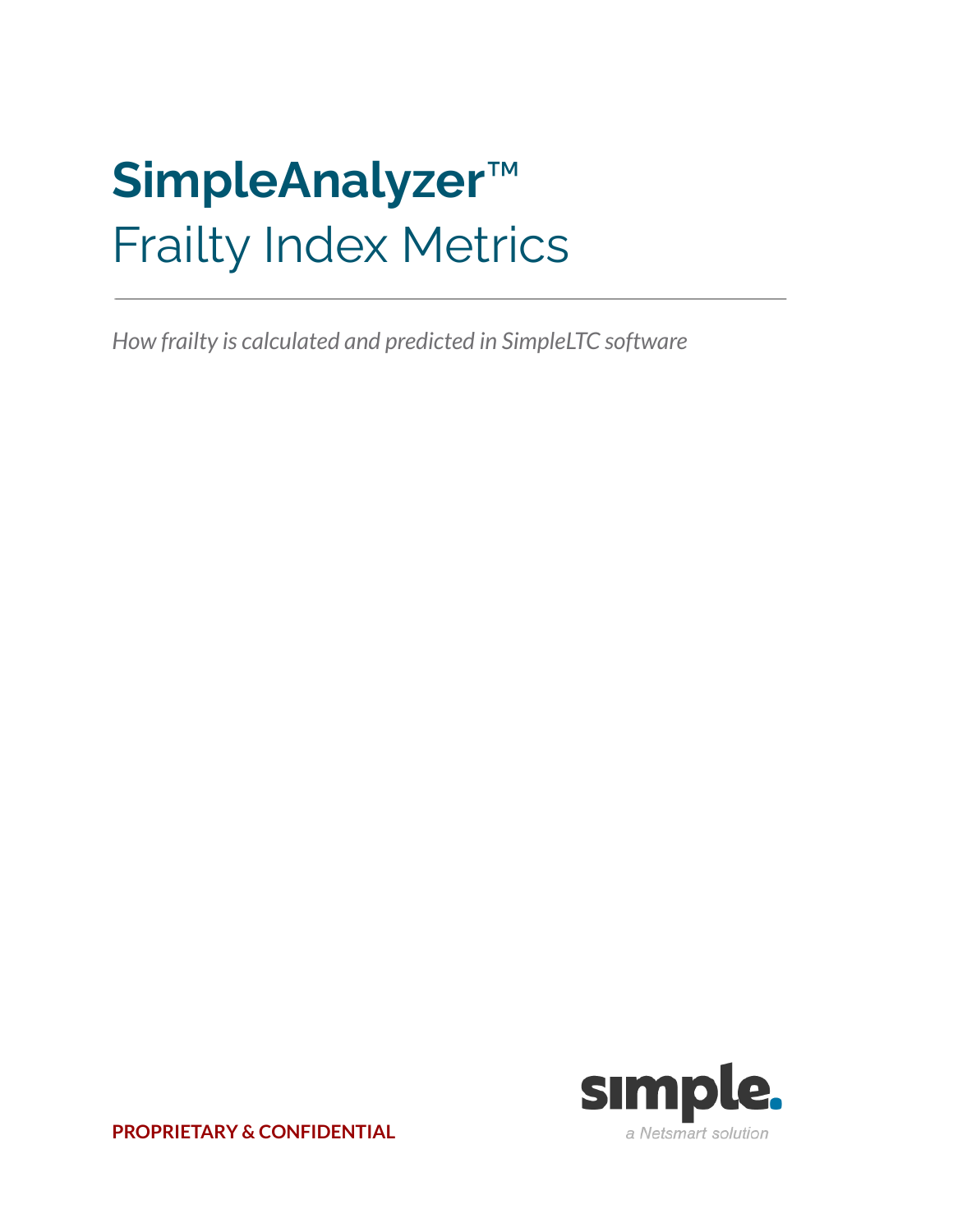## **Using the SimpleLTC Frailty Index report**

#### What is frailty?

[Frailty](https://www.ncbi.nlm.nih.gov/pmc/articles/PMC3028599/) is theoretically defined as a clinically recognizable state of increased vulnerability resulting from an aging-associated decline in reserve and function across multiple physiologic systems such that the ability to cope with everyday or acute stressors is compromised. Frailty is the global standard for clinical risk and a common language for describing a resident's condition in a nursing home setting.

The MDS is full of rich, data-driven insights that can empower you to better understand what is going on beneath the surface. Frailty helps us move beyond a list of data points to identify high-risk residents who are more likely to negatively impact other areas like quality metrics, readmission rates, and financial outcomes.

#### How does the SimpleLTC Frailty Index work?

The SimpleLTC Frailty Index provides a summary of morbidity risks in your facilities. Using machine learning, The Frailty Index aggregates MDS fields to calculate a resident frailty score of 0 to 100. A frailty score of 0 indicates a resident is likely to recover well. A score of 100 indicates a resident is extremely frail and may not recover at all. The score incorporates the resident's BIMS score, mood assessment, functional status, and the incidence of specific diseases.

#### How should I utilize the SimpleLTC Frailty Index report?

To get the most out of the Frailty Index in SimpleLTC, we recommend the following:

- 1. Identify residents at the highest risk on the frailty scale using the Frailty Index.
- 2. Identify specific deficits in each high-risk resident, and address through care planning and guidance to mitigate potentially negative outcomes and enhance quality of life.
- 3. Communicate with family members, care team, and/or hospice staff regarding the expectations, goals, and care plan.
- 4. Monitor changes in condition, identifying appropriate interventions or programs that could lessen decline or help recovery, and discuss during standup meetings.
- 5. Target interventions and allocate care resources to residents most at risk.
- 6. Evaluate the impact of submitting an IPA for PPS residents with increasing frailty.